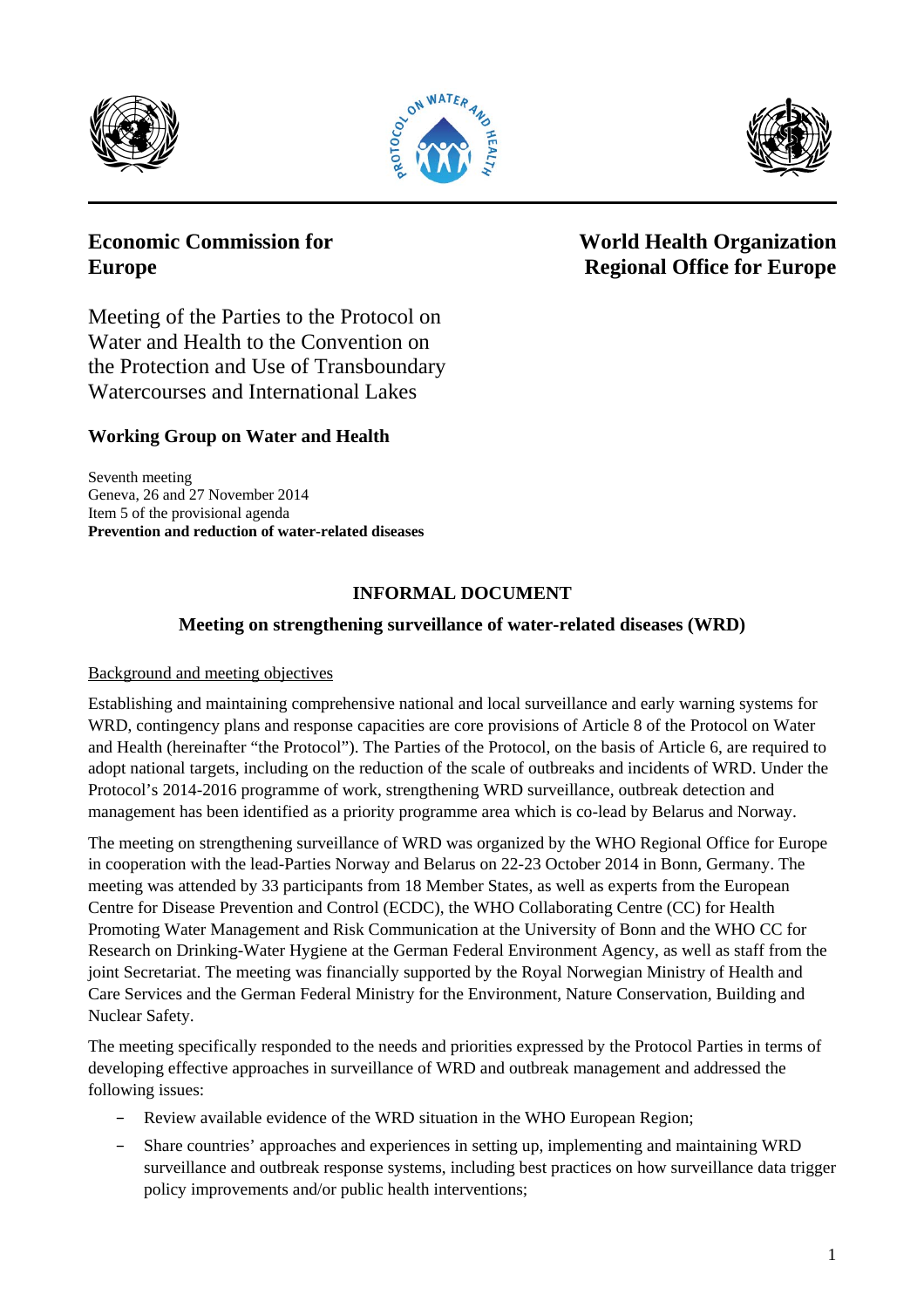- − Define key challenges and support needs for improving WRD surveillance and response systems in order to inform and advance further work under the Protocol; and
- − Discuss the content, gaps and possible update needs for the technical guidance document on WRD surveillance, previously prepared under the Protocol's mandate.

#### Summary of conclusions

- (1) WRD surveillance and outbreak response systems are core public health functions and therefore essential requirements of the Protocol.
- (2) The majority of Parties, which have set targets under the Protocol, have established targets addressing WRD and/or improvements of surveillance systems. However, not all targets are time-bound and/or measurable.
- (3) There are several reporting platforms at the European level which include information on WRD, such as the WHO-managed Centralized Information System for Infectious Diseases, the ECDC-managed European Surveillance System, as well as the reporting mechanism under the Protocol. However, there is a lack of consistent information on the WRD situation for the WHO European Region across these mechanisms, and therefore improved coordination for harmonized reporting seems necessary.
- (4) There are notable sub-regional differences in terms of most reported WRD, which are likely to depend on established national reporting requirements, available laboratory capacities, the endemic situation, as well as the status of water supply and sanitation services.
- (5) The majority of countries have routine passive surveillance systems and outbreak alert and response mechanisms in place. Several case studies confirmed that web-based notification systems improve reporting in terms of timeliness, effective communication among stakeholders and coordinated intervention throughout all levels.
- (6) Several case studies illustrated how surveillance and outbreak investigation outcomes inform policy interventions and improvement programming at national level. Outbreak registers support identification of deficiencies and prioritization of interventions spatially and over time.
- (7) Surveillance coverage tends to be less in rural areas due to the lack of laboratory, human and financial capacities. There is a general lack of linkage between drinking-water quality monitoring and WRD surveillance. Emerging pathogens (including legionella) and non-communicable disease outcomes from chemical constituents in drinking-water are not well covered by many surveillance systems.
- (8) Due to intrinsic methodological difficulties, there are a number of challenges related to reporting of WRDs, including under-reporting and lack of epidemiological evidence on whether a case or an outbreak is associated to water or food. This uncertainty in relation to the true extent of reported cases may compromise attention to WRD at policy level.
- (9) WRD surveillance and outbreak detection and response mechanisms, including preparedness planning, should be adapted taking into account the increasing number of extreme precipitation and flooding events in the WHO European Region.
- (10) Public perception on water- and sanitation-related health impacts and priorities might be different from public health "reality". Effective communication to the public of the health risks is important and requires suitable communication approaches.
- (11) The meeting participants confirmed the need and usefulness of the 2011 technical guidance on WRD prepared under the mandate of the Protocol. It serves a good basis for training activities. The participants recommended to broadly disseminate the document to target audiences and suggested a broad range of concrete amendments to be considered in a possible second edition.
- (12) The meeting participants discussed and proposed the following activities to advance the work on WRD surveillance under the Protocol: